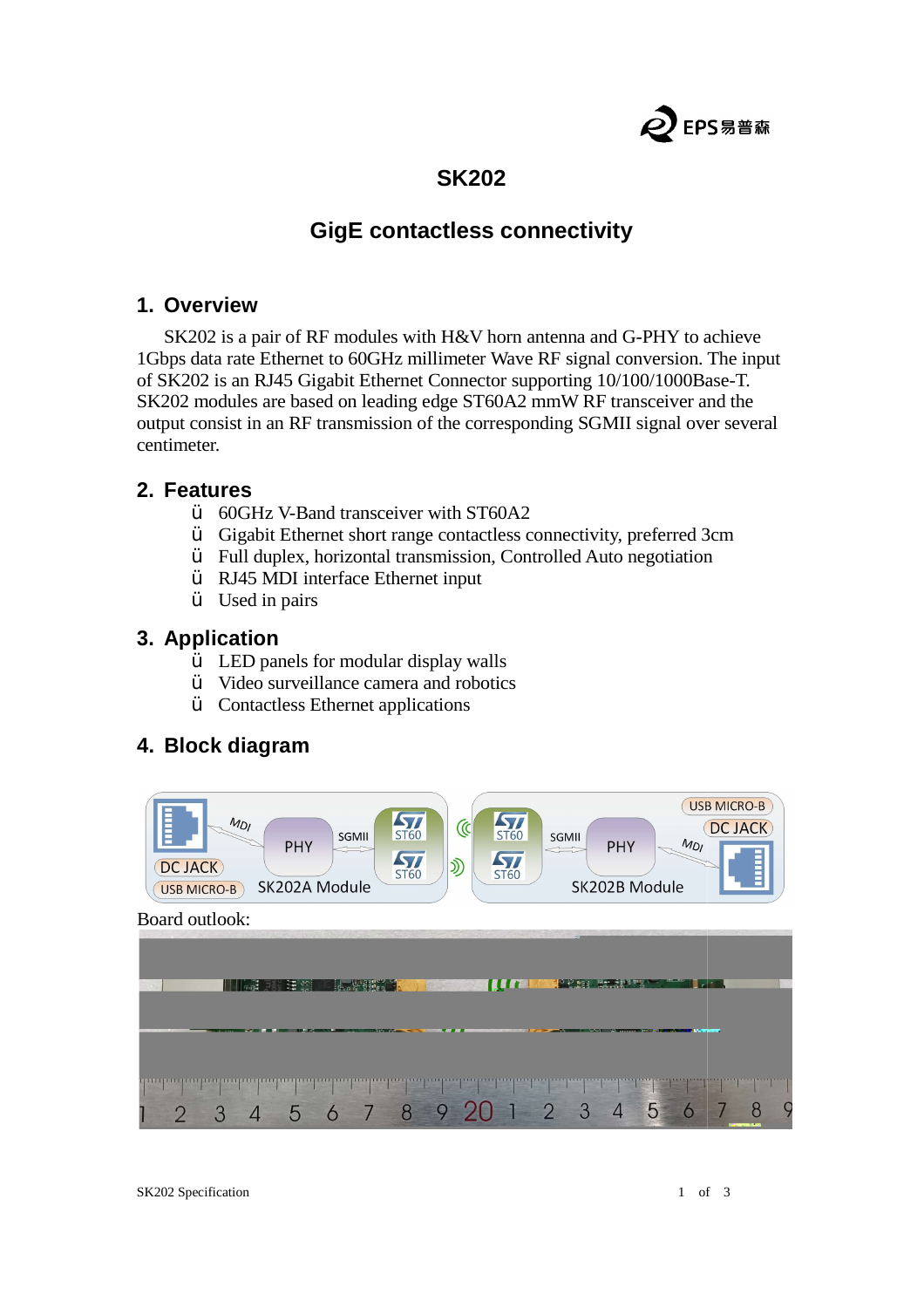

# **5. Assembly**

PCB installation:



Unit: mm

Note:

- (1) If a metal cover is used, a window should be added for microwave signal. Plastic or other microwave insensitive materials can be used to fill the window.
- (2) The DC socket and the USB MICRO-B socket are connected together. The USB MICRO-B socket is only used to supply the power. Please do not connect them both at the same time.
- (3) It is recommended that the installation distance  $({}^{\circ}A^{\circ})$  is at least 1 cm, the typical value is 2 cm, and the maximum is 5 cm  $(-40~50^{\circ}\text{C})$ , High temperature will affect the max working distance) . d to fill the window.<br>
connected together. The USB<br>
Please do not connect them<br>
) is at least 1 cm, the typical<br>
, High temperature will affect<br>
acteristics<br> **Conserver Structure 11**<br>
Typical Maximum Unit

## **6. Characteristics**

Recommended operating conditions and electrical characteristics

| Symbol      | Description                                             | Minimum | <b>Typical</b> | Maximum | Unit |
|-------------|---------------------------------------------------------|---------|----------------|---------|------|
| $V_{IN}$    | Power supply                                            | 4.4     | 12             | 16      |      |
| $C_{IN}$    | Input current( $*)$                                     |         | 50             | 80      | mA   |
| P           | <b>Total Power consumption</b>                          |         | 0.6            |         | W    |
| TA          | <b>Ambient Operating</b><br>Temperature, for SK202AC/BC |         |                | 70      |      |
| TA          | <b>Ambient Operating</b><br>Temperature, for SK202AI/BI | $-40$   |                | 85      |      |
| T           | <b>Maximum Junction</b><br>Temperature                  |         |                | 125     |      |
| <b>TSTG</b> | <b>Storage Temperature</b>                              |         |                | 105     |      |